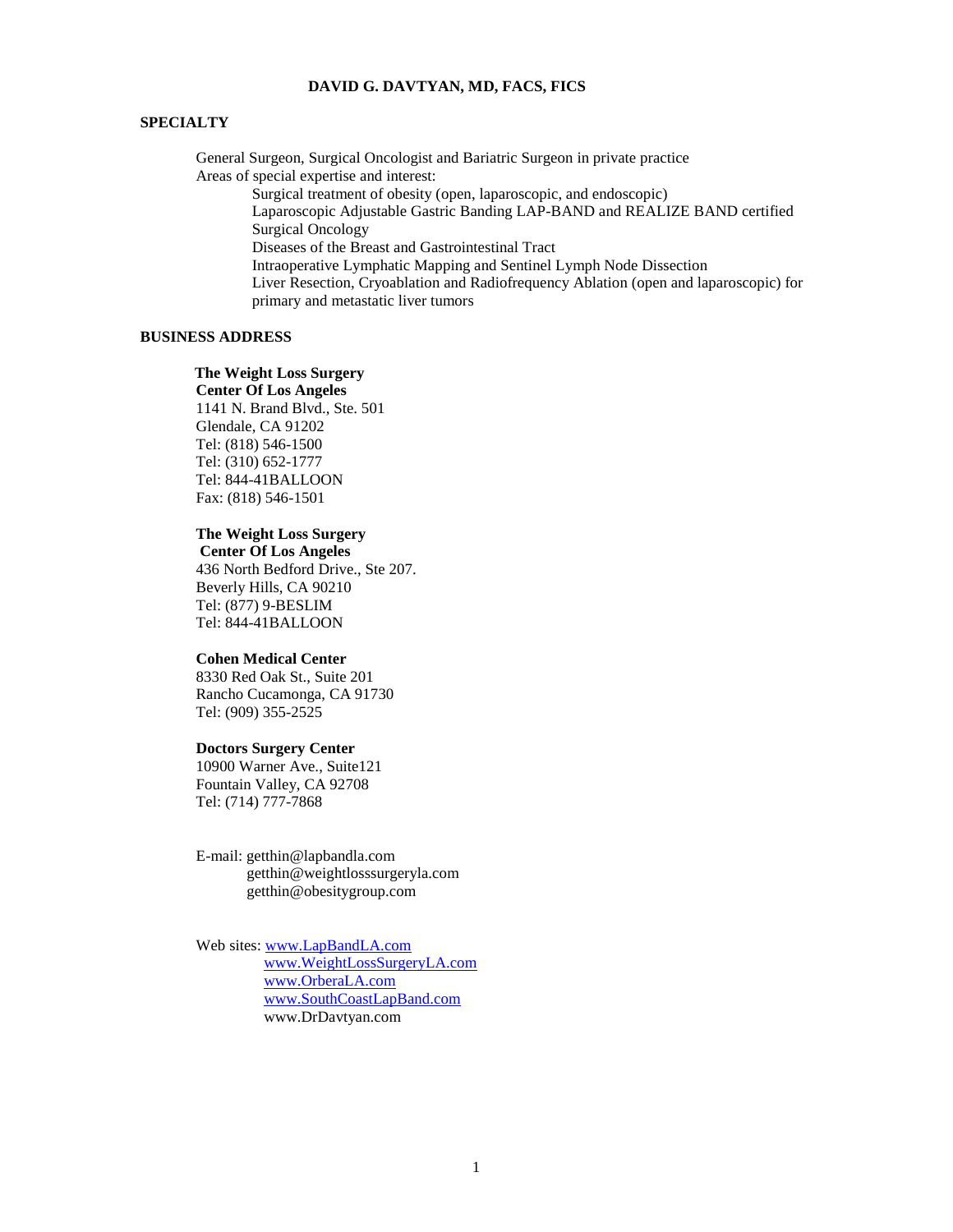# **BOARD CERTIFICATION**

| American Board of Bariatric Medicine-recertification | 2016 |
|------------------------------------------------------|------|
| American Board of Surgery- recertification           | 2006 |
| American Board of Bariatric Medicine                 | 2005 |
| American Board of Surgery                            | 1997 |

# **LICENSURE/ CERTIFICATES**

California #G70030 State of California Department of Health Fluoroscopy X-Ray Supervisor and Operator, Permit No: RHC166390

# **EDUCATION**

| 1996-1997 | John Wayne Cancer Institute: Fellowship in Surgical Oncology<br>(Society of Surgical Oncology accredited program)                                                           |
|-----------|-----------------------------------------------------------------------------------------------------------------------------------------------------------------------------|
| 1992-1996 | University of Texas Houston, Department of Surgery<br>M.D. Anderson Cancer Center: General Surgery Residency                                                                |
| 1991-1992 | John Wayne Cancer Institute: National Institute of Health Clinical and Research<br>Fellowship in Surgical Oncology                                                          |
| 1990-1991 | UCLA Department of Surgery: American Cancer Society Clinical and Research<br>Fellowship in Surgical Oncology<br>Award #91-187                                               |
| 1991      | Advanced Endosurgical Techniques Seminar: Wadsworth VA Hospital, Los<br>Angeles, California                                                                                 |
| 1989      | "Life Flight" University of Texas Houston helicopter rescue team physician                                                                                                  |
| 1989-1990 | University of Texas Houston Department of Surgery<br>M.D. Anderson Cancer Center: General Surgery Internship                                                                |
| 1989      | Cardiovascular Surgery Externship and mitral valve repair course at<br>"Le Club Mitrale" with Professor Alain Carpentier, Hospital Broussais,<br>Paris, France              |
| 1985-1989 | UCLA School of Medicine, M.D. Degree, May 21, 1989                                                                                                                          |
| 1986-1987 | UCLA Department of Pathology post-sophomore fellow in<br>Anatomical and Surgical Pathology (recognized as postgraduate training year by<br>the American Board of Pathology) |
| 1982-1985 | Institute of Medicine and Pharmacy Bucharest, Romania<br>Pre-clinical training                                                                                              |
| 1980-1981 | Associated Technical College Los Angeles, California<br>Medical Assistant Diploma                                                                                           |
| 1978-1979 | Yerevan Medical Institute, Armenia: Medical Student                                                                                                                         |
| 1968-1978 | Maiakovski Secondary School, Yerevan, Armenia<br>High School Diploma                                                                                                        |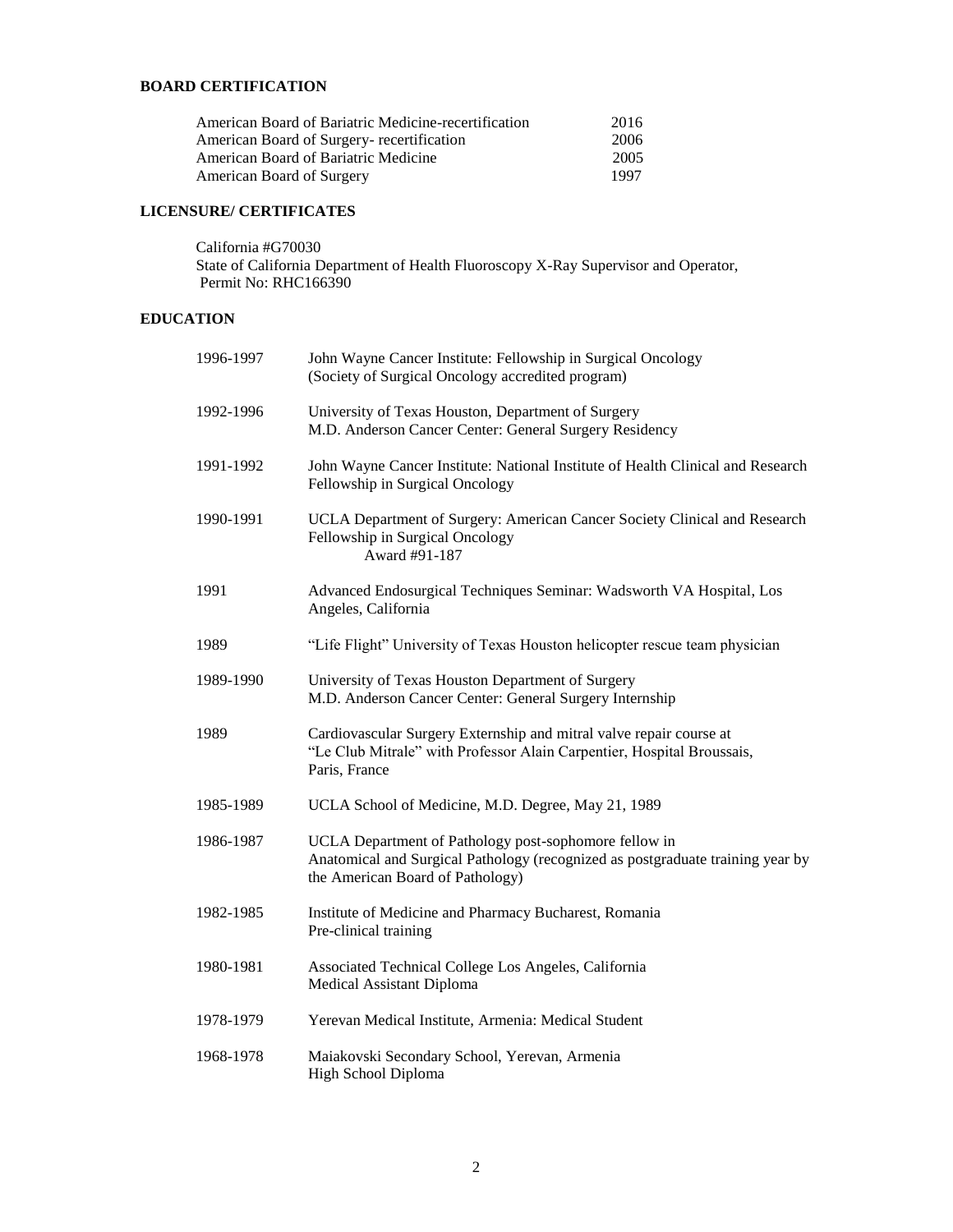# **CONTINUING EDUCATION**

| 2019<br>2019 | Society of Surgical Oncology (SSO) 3/2019 San Diego, CA<br>Minimally Invasive Surgery Symposium (MISS) 2/2019, Las Vegas, NV |
|--------------|------------------------------------------------------------------------------------------------------------------------------|
|              |                                                                                                                              |
| 2018         | ASMBS Obesity Week 11/2018 Nashville, TN                                                                                     |
| 2018<br>2016 | Minimally Invasive Surgery Symposium (MISS) 3/2018, Las Vegas, NV<br>Society of Surgical Oncology (SSO) 3/2016 Boston, MA    |
|              |                                                                                                                              |
| 2015         | ASMBS Obesity Week 11/2015 Los Angeles, CA                                                                                   |
| 2015         | Apollo ORBERA Intragastric Balloon System training 09/2015 Chicago, IL                                                       |
| 2015         | Society of Surgical Oncology (SSO) 3/2015 Houston, TX                                                                        |
| 2015         | Apollo Program in Management of Lap-Band Patients 03/2015 Los Angeles, CA                                                    |
| 2015         | Minimally Invasive Surgery Symposium (MISS) 2/2015, Las Vegas, NV                                                            |
| 2015         | Apollo Bariatric Summit Meeting 01/2015 Austin, TX                                                                           |
| 2014         | Minimally Invasive Surgery Symposium (MISS) 2/2014, Las Vegas, NV                                                            |
| 2013         | Duke University School of Medicine                                                                                           |
| 2013         | Masters of Minimally Invasive Bariatric Surgery, 4/2013, Orlando, FL                                                         |
| 2013         | Minimally Invasive Surgery Symposium (MISS), 3/2013, Las Vegas, NV                                                           |
| 2012         | Advanced Laparoscopic Sleeve Gastrectomy Symposium, 10/2012, La Jolla,<br>San Diego, CA                                      |
| 2012         | Allergan Council for the Advancement of Bariatrics (CAB) meeting, 9/2012,<br>Santa Monica, CA                                |
| 2011         | Laparoscopic Greater Curvature Plication (LGCP) Course, 5/2011,<br>Cleveland Clinic, Cleveland, OH                           |
| 2011         | Gastric Imbrication/Pleat Course, 4/2011, Bariatric Surgical Solutions, Hospital<br>Angeles Tijuana, Tijuana, MX             |
| 2011         | 11 <sup>th</sup> Annual Minimally Invasive Surgery Symposium, 2/2011, Salt Lake City,<br>Utah                                |
| 2010         | 15th World Congress of IFSO, 9/2010, Long Beach - Los Angeles, California                                                    |
| 2010         | 27 <sup>th</sup> Annual Meeting of American Society for Metabolic and Bariatric Surgery,<br>$6/2010$ , Las Vegas, NV         |
| 2010         | Lap-Band Adjustable Gastric Banding System Advanced Surgeon Training<br>Workshop, 6/2010, Las Vegas, NV.                     |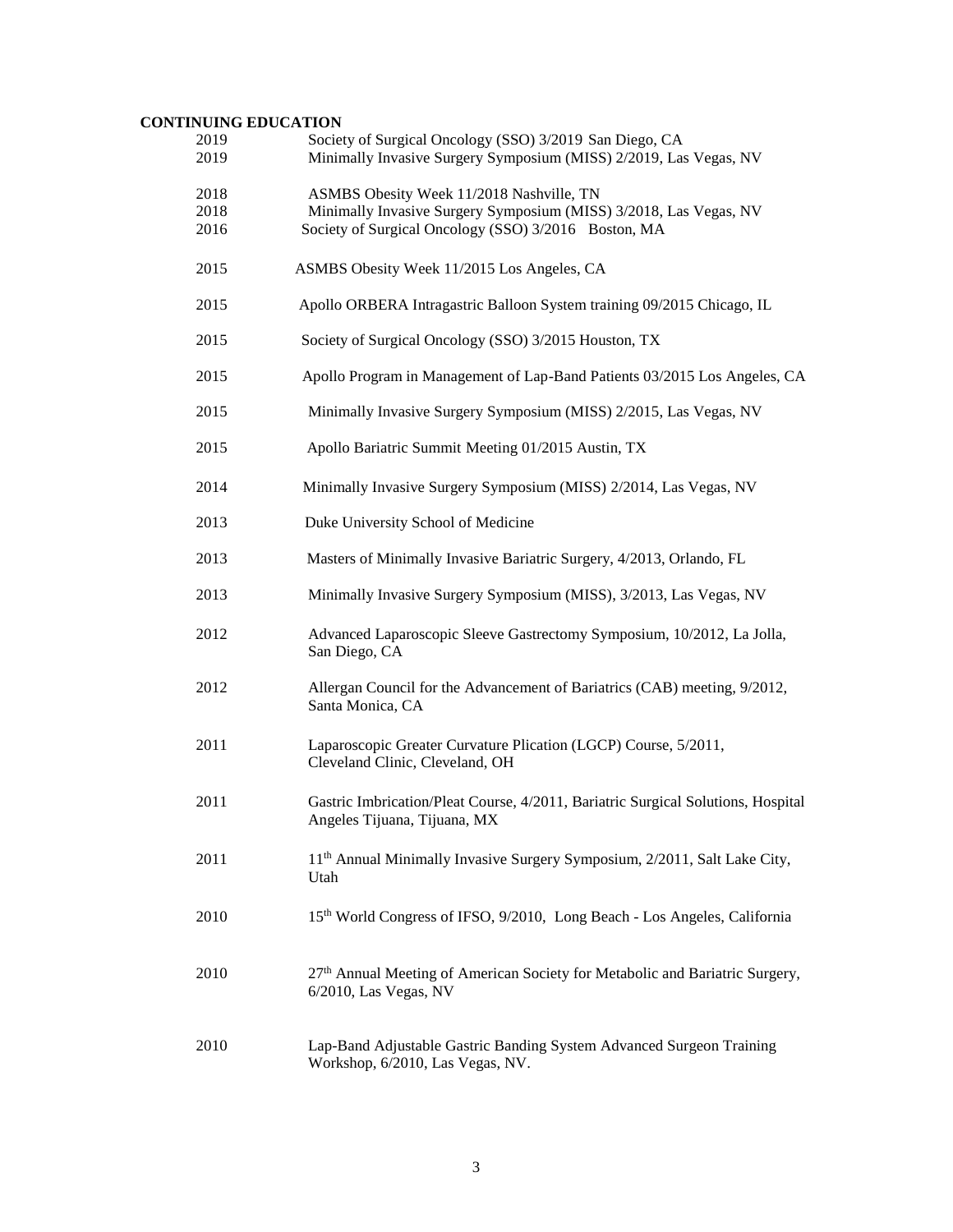| 2010 | 12 <sup>th</sup> World Congress of Endoscopic Surgery, Society of American<br>Gastrointestinal and Endoscopic Surgeons, 4/2010. Washington D.C.                              |
|------|------------------------------------------------------------------------------------------------------------------------------------------------------------------------------|
| 2010 | Surgical Oncology's Annual Cancer Symposium, 3/2010, St. Louis, MO                                                                                                           |
| 2010 | Minimally Invasive Surgery Symposium (MISS) 2/2010, Sand Diego, CA                                                                                                           |
| 2010 | Third Annual Symposium on Personalized Therapies for Breast Cancer, 2/2010,<br>La Jolla, CA                                                                                  |
| 2009 | 2 <sup>nd</sup> Annual Gastric Band Summit, 11/2009, Orlando, FL                                                                                                             |
| 2009 | American College of Surgeons, 95 <sup>th</sup> Annual Clinical Congress, 10/2009,<br>Chicago, IL                                                                             |
| 2009 | American Society for Metabolic and Bariatric Surgery, Advanced Laparoscopic<br>Sleeve Gastrectomy Course, 10/2009, Chicago, IL                                               |
| 2009 | American Society of Bariatric Physicians, 59th Annual Obesity & Associated<br>Conditions Symposium, 10/2009, Costa Mesa, CA                                                  |
| 2009 | American Society of Clinical Oncology, ASCO 2009 Annual Meeting, 5/2009,<br>Orlando, FL                                                                                      |
| 2009 | Surgical Concepts in Single Incision Laparoscopic Adjustable Gastric<br>Banding, 5/2009, Henderson, NV                                                                       |
| 2009 | The American Society of Breast Surgeons, 2009 Annual Meeting, 4/2009,<br>San Diego, CA                                                                                       |
| 2009 | Second Annual International Consensus Summit for Sleeve<br>Gastrectomy (ICSSG-2), 2009, Miami Beach, FL                                                                      |
| 2009 | The Society of Surgical Oncology, 62nd Annual Cancer Symposium,<br>3/2009, Phoenix, AZ                                                                                       |
| 2009 | Lap-Band Total Care Forum, 1/2009, Irvine, CA                                                                                                                                |
| 2008 | American Society for Metabolic and Bariatric Surgery, 25 <sup>th</sup> Annual Meeting,<br>6/2008, Washington, D.C.                                                           |
| 2008 | Realize Personalized Banding Solution Training, 5/2008<br>Cincinnati, OH                                                                                                     |
| 2008 | Allergan Medical Sponsored Advanced Patient Management Training Program<br>Lap-Band Adjustable Gastric Banding System- Patient Management Workshop,<br>3/2008, Las Vegas, NV |
| 2007 | Department of Public Health of the State of California- Fluoroscopy X-RAY<br>Supervisor and Operator License. Expiration Date- January 31, 2010                              |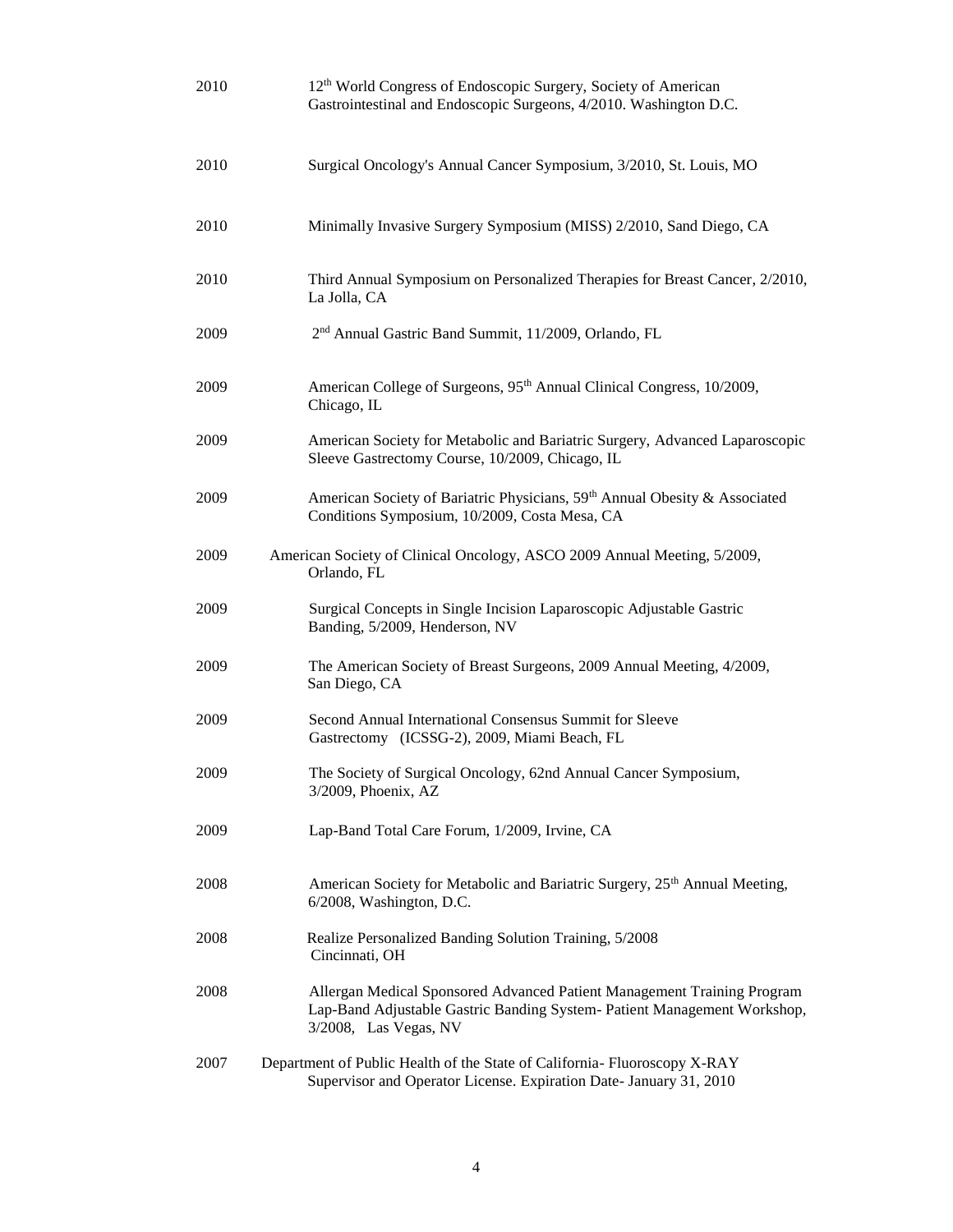| 2007 | American Society for Metabolic and Bariatric Surgery, 24th Annual Meeting,<br>6/2007, San Diego, CA                                                                                   |
|------|---------------------------------------------------------------------------------------------------------------------------------------------------------------------------------------|
| 2007 | Society of American Gastrointestinal and Endoscopic Surgeons, SAGES 2007<br>Scientific Session and Postgraduate Courses, 4/2007, Las Vegas, NV                                        |
| 2007 | American College of Surgeons, Joint Sponsorship Program, American<br>Hepato- Pancreato-Billiary Association, 7th Annual Meeting, 4/2007,<br>Las Vegas, NV                             |
| 2006 | American Society for Bariatric Surgery, 23 <sup>rd</sup> Annual Meeting, 6/2006,<br>San Francisco, CA                                                                                 |
| 2006 | Society of American Gastrointestinal and Endoscopic Surgeons, SAGES 2006<br>Scientific Session and Postgraduate Courses, 4/2006, Dallas, TX                                           |
| 2006 | Society of Surgical Oncology, 59th Annual Cancer Symposium, 3/2006,<br>San Diego, CA                                                                                                  |
| 2005 | American Society for Bariatric Surgery, 22 <sup>nd</sup> Annual Meeting, 6/2005,<br>Orlando, FL                                                                                       |
| 2005 | Inamed, Lap-Band® Adjustable Gastric Banding System Workshop, 6/2005,<br>Orlando, FL                                                                                                  |
| 2004 | American Society of Bariatric Physicians, Practice Improvement/Productivity<br>Seminar, 9/2004, Orlando, FL                                                                           |
| 2004 | American Society of Bariatric Physicians, Basic Bariatric Course, 9/2004,<br>Orlando, FL                                                                                              |
| 2004 | American Society of Bariatric Physicians, 54 <sup>th</sup> Annual Obesity and<br>Associated Conditions Symposium, 9/2004, Orlando, FL                                                 |
| 2004 | American Society of Bariatric Surgery, 2-day Training Course<br>for LAP-BAND(INAMED), 6/2004, San Diego, CA                                                                           |
| 2004 | American Society of Bariatric Surgery 21 <sup>st</sup> Annual Meeting,<br>3-day Plenary Session, 6/2004, San Diego, CA                                                                |
| 2003 | American Society of Bariatric Surgery, Advance Bariatric Surgery Course,<br>6/2003, San Diego, CA                                                                                     |
| 2003 | American Society of Bariatric Physicians 53 <sup>rd</sup> Annual Obesity Symposium,<br>10/2003,<br>Chicago, IL                                                                        |
| 2003 | American Society of Bariatric Physicians, Western Regional Obesity Course,<br>$5/2003$ , Las Vegas, NV                                                                                |
| 2003 | American Board of Bariatric Medicine Review Course, 5/2003, Las Vegas, NV                                                                                                             |
| 2003 | American Society of Bariatric Physicians, New Practitioner Seminar,<br>5/2003, Las Vegas, NV                                                                                          |
| 2003 | Management of weight gain: A pharmacologic approach in Metabolic and<br>Neurologic conditions, Seminar at the American College of Physicians<br>Annual Meeting, 5/2003, San Diego, CA |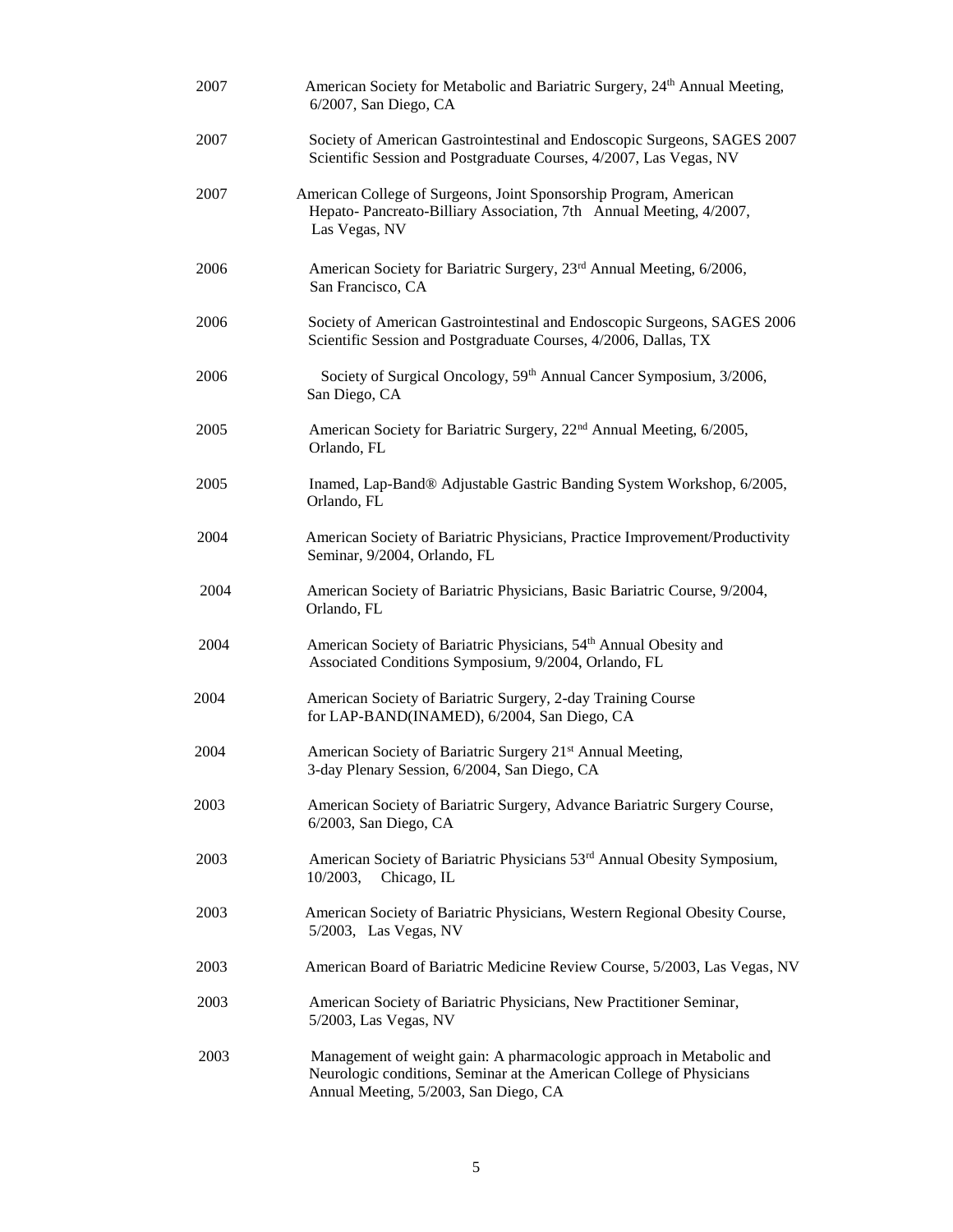| 2002 | Essentials of Bariatric Surgery Course, Sponsored by the American Society for<br>Bariatric Surgery (ASBS), 6/2002 Las Vegas, NV                                                                                                                                                                                                                             |
|------|-------------------------------------------------------------------------------------------------------------------------------------------------------------------------------------------------------------------------------------------------------------------------------------------------------------------------------------------------------------|
| 2002 | American Society for Bariatric Surgery 19-th Annual Meeting, 6/2002,<br>Mandalay Bay Resort, Las Vegas, NV                                                                                                                                                                                                                                                  |
| 2002 | LAP-BAND Adjustable Gastric Banding System, BioEnterics Sponsored<br>training program, including theoretical and practical instruction in the<br>laparoscopic placement of the LAP-BAND, 5/2002, Tijuana, Baja California,<br>Mexico                                                                                                                        |
| 2002 | Bariatric Surgery Preceptorship at the Center for Surgical Treatment of Obesity,<br>a designated center for Bariatric Surgery preceptorship by the American Society<br>for Bariatric Surgery (ASBS) 5/2002, Hawaiian Gardens, CA                                                                                                                            |
| 2002 | European Course in Laparoscopic Surgery (including theoretical and practical<br>instruction as well as first assisting on several laparoscopic placements of the<br>LAP-BAND adjustable gastric banding system), University Hospital Saint<br>Pierre, Department of Gastro-Intestinal Surgery, Professor Guy-Bernard<br>Cadiere, 4/2002, Bruxelles, Belgium |
| 2002 | Laparoscopic Bariatric Surgery Course, Legacy Clinical Research and<br>Technology Center, 4/2002, Portland, OR                                                                                                                                                                                                                                              |
| 2002 | LAP-BAND Adjustable Gastric Banding System Workshop, 3/2002, Tijuana,<br>Baja California, Mexico                                                                                                                                                                                                                                                            |
| 2002 | Minimally Invasive Surgery for Morbid Obesity Course, chaired by Dr. Philip<br>Shauer from University of Pittsburgh, 2/2002, Breckenridge, CO                                                                                                                                                                                                               |
| 2001 | Laparoscopic Management of Hepatic Malignancies Course, The Endo-Surgery<br>Institute, Legacy Clinical Research and Technology Center, 12/2001, Portland,<br><b>OR</b>                                                                                                                                                                                      |
| 2001 | LAP-BAND Adjustable Gastric Banding System Training Course with<br>Professor Guy-Bernard Cadiere, University Hospital Saint Pierre, 10/2001,<br>Bruxelles, Belgium                                                                                                                                                                                          |
| 2001 | <b>Breast Ultrasound and Ultrasound Guided Breast Procedures</b><br>(American Society of Breast Surgeons)                                                                                                                                                                                                                                                   |
| 2001 | Stereotactic Core Biopsy of Breast Tumors (American Society of Breast<br>Surgeons)                                                                                                                                                                                                                                                                          |
| 2001 | Minimally Invasive Surgery for Morbid Obesity Course, Chaired by Dr. Philip<br>Shauer from University of Pittsburgh, 2/2001, Salt Lake City, UT                                                                                                                                                                                                             |
| 1999 | Cosmetic Breast Surgery (American Society of Cosmetic Breast Surgeons)                                                                                                                                                                                                                                                                                      |
| 1999 | Hands-on Ultrasound for Surgeons (Society of Surgical Oncology)                                                                                                                                                                                                                                                                                             |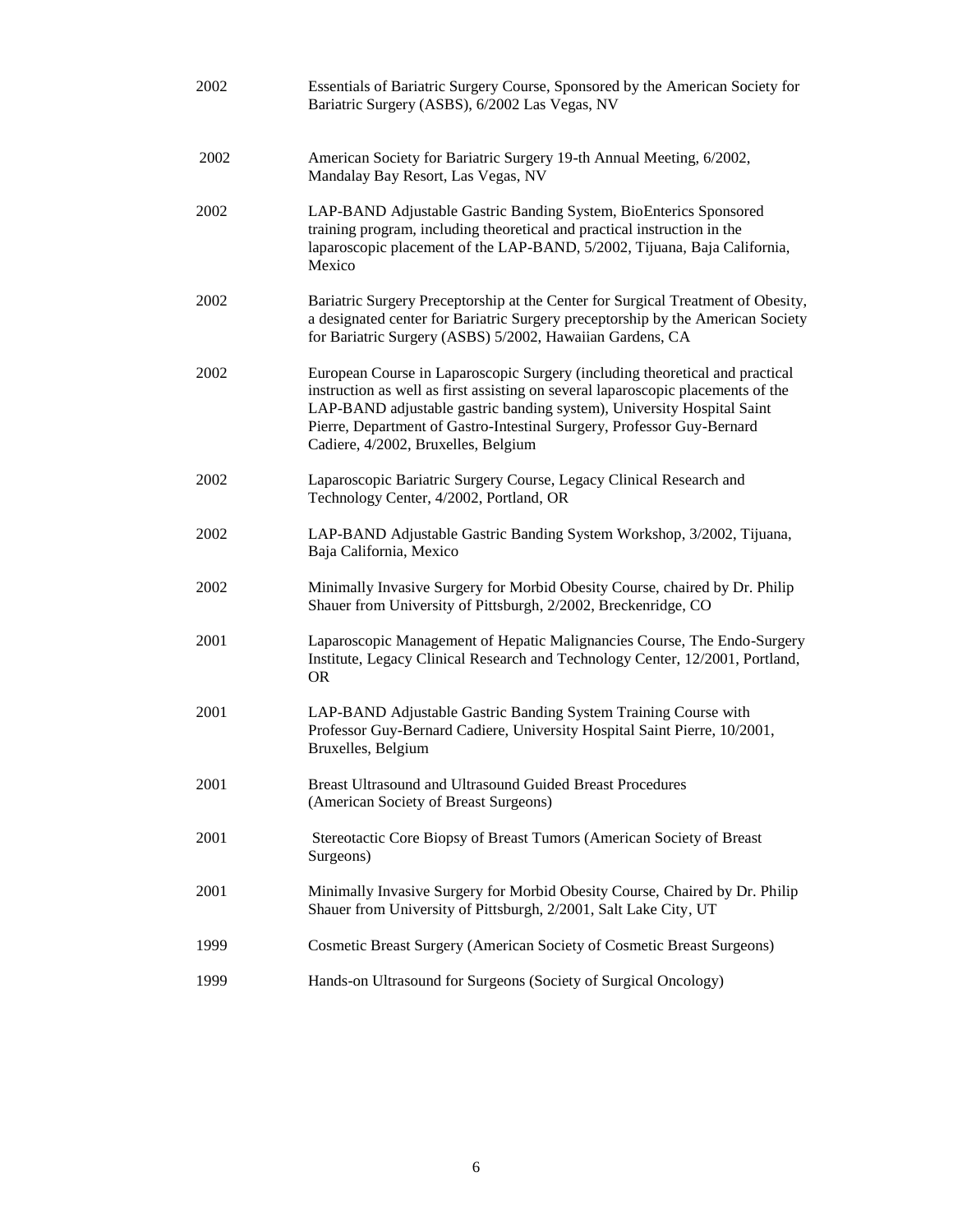### **PROFESSIONAL AND ACADEMIC AFFILIATIONS**

#### **Current:**

UCLA Ronald Reagan Medical Center Cedars-Sinai Medical Center Bedford Ambulatory Surgery Center Doctors Surgery Center Cohen Medical Center

#### **Past:**

 Linden Crest Surgery Center Olympia Medical Center Mission Community Hospital Temple Community Hospital NewHope Bariatrics Weight Loss Center-Medical Director Ellipse Technologies, Scientific Advisory Board Member Tarzana Surgery Center-Bariatric Surgery Program Medical Director Los Angeles Metropolitan Medical Center – Lap-Band Program Director Miracle Mile Medical Center Mission Community Hospital-Bariatric Surgery Program Medical Director Cedars Sinai Medical Center Surgical Oncology teaching staff Hollywood Community Hospital Bariatric Surgery Program Director City of Hope National Cancer Center Consulting Staff, Department of Surgical Oncology Century City Hospital Breast Center Medical Director Century City Hospital Liver Cryosurgery Panel member Glendale Memorial Health Center Surgical Oncology SWOG Investigator #24090 Queen of Angels Hollywood Presbyterian Medical Center Cancer Committee member Queen of Angels Hollywood Presbyterian Breast Center Medical Director

#### **HONORS AND SPECIAL AWARDS**

Fellow of the American College of Surgeons-FACS Fellow of the International College of Surgeons-FICS American Society of Metabolic and Bariatric Surgery (ASMBS) Member American Society of Bariatric Physicians (ASBP) Member Society of American Gastrointestinal and Endoscopic Surgeons (SAGES) Member Society of Surgical Oncology (SSO) Member American Cancer Society Board of Directors Member for the Los Angeles Chapter-ACS European Society of Surgical Oncology (ESSO) Member American Society of Clinical Oncology (ASCO) Member American Association for Cancer Research (AACR) Member American Society of Breast Surgeons (ASBS) Member American Association for the Advancement of Science Member Southern California Academy of Clinical Oncology (SCACO) member American Society of Cosmetic Surgery Member UCLA Alumni Association Member American Cancer Society award # 91-187, 1990 A Toast to the Masters from INAMED Health, 6/15/2004 Honorary Doctor Title from Yerevan State Medical University, Armenia, 2000 Strathmore's WHO'S WHO 2000-2001 National Republican Congressional Committee National Leadership Award Honorary Co-Chairman Physician Advisory Board, 2000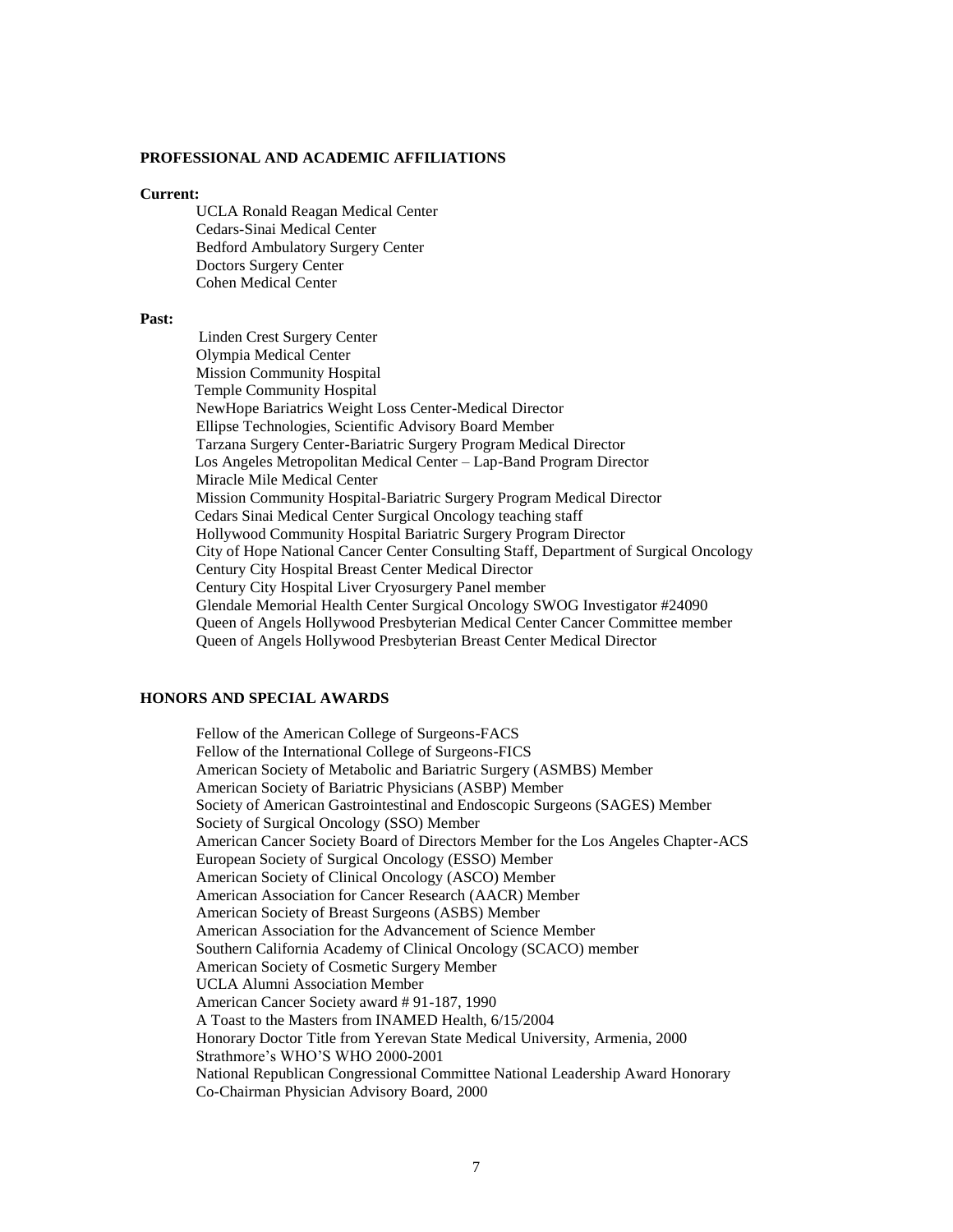#### **PUBLICATIONS, RESEARCH GRANTS AND FELLOWSHIPS**

Davtyan D: A Lap-Band Revolution Dr. Davtyan's Personal WLS Journey. OH Magazine, 2006(2)

Davtyan C, Davtyan D: Surgical Treatment of Obesity: Questions Physicians Often Ask About Laparoscopic Adjustable Gastric Banding. Consultant, 2004, 44(8): 1101-1103

Davtyan C, Davtyan, D: Treatment of obesity in the female patient: The role of Laparoscopic Adjustable Gastric Banding, The Female Patient, 2003, 28: 27-33

Morton DL, Davtyan DG, Wanek LA et al: Multivariate Analysis of the Relationship between Survival and the Microstage of Primary Melanoma by Clark Level and Breslow Thickness, Cancer 1993,71(11): 3737-3743

Morton DL, Foshag LJ, Hoon DSB, Nizze JA, Wanek LA, Chang C, Davtyan DG et al: Prolongation of Survival in Metastatic Melanoma after Active Specific Immunotherapy with a New Polyvalent Melanoma Vaccine, Annals of Surgery 1992,216(4): 463-482

Davtyan, DG, Hoon D, Morton DL: Modulation of Tumor Infiltrating Lymphocytes (TIL) in Melanoma after Active Specific Immunotherapy, AACR Proceedings 1991 V-32, 252

Davtyan DG, Vinters H: Wernicke's encephalopathy in AIDS patient treated with Zidovudine (AZT), Lancet 1987, 1: 919-920

| 1996-1997 | Society of Surgical Oncology accredited Fellowship in Surgical<br>Oncology, John Wayne Cancer Institute                    |
|-----------|----------------------------------------------------------------------------------------------------------------------------|
| 1991-1992 | National Institute of Health Clinical and Research Fellowship<br>In Surgical Oncology, John Wayne Cancer Institute         |
| 1990-1991 | American Cancer Society Clinical and Research Fellowship<br>In Surgical Oncology award #91-187, UCLA Department of Surgery |
| 1986-1987 | UCLA Department of Pathology Fellowship in Anatomical and Surgical<br>Pathology                                            |

## **LECTURES AND PRESENTATIONS**

| 4/2009  | Armenian American Medical Society of California              |
|---------|--------------------------------------------------------------|
| 3/2008  | Armenian Relief Society A.R.S. of Western USA, Sepan Chapter |
| 11/2007 | California Association for Nurse Practitioners               |
| 3/2007  | Armenian Medical Society of California Ladies Auxiliary      |
| 2/2007  | Armenian American Medical Society of California              |
| 1/2006  | Armenian American Nurses Association                         |
| 2006    | PBS Television Interview for American Health Journal         |
| 2006    | KDOC Interview                                               |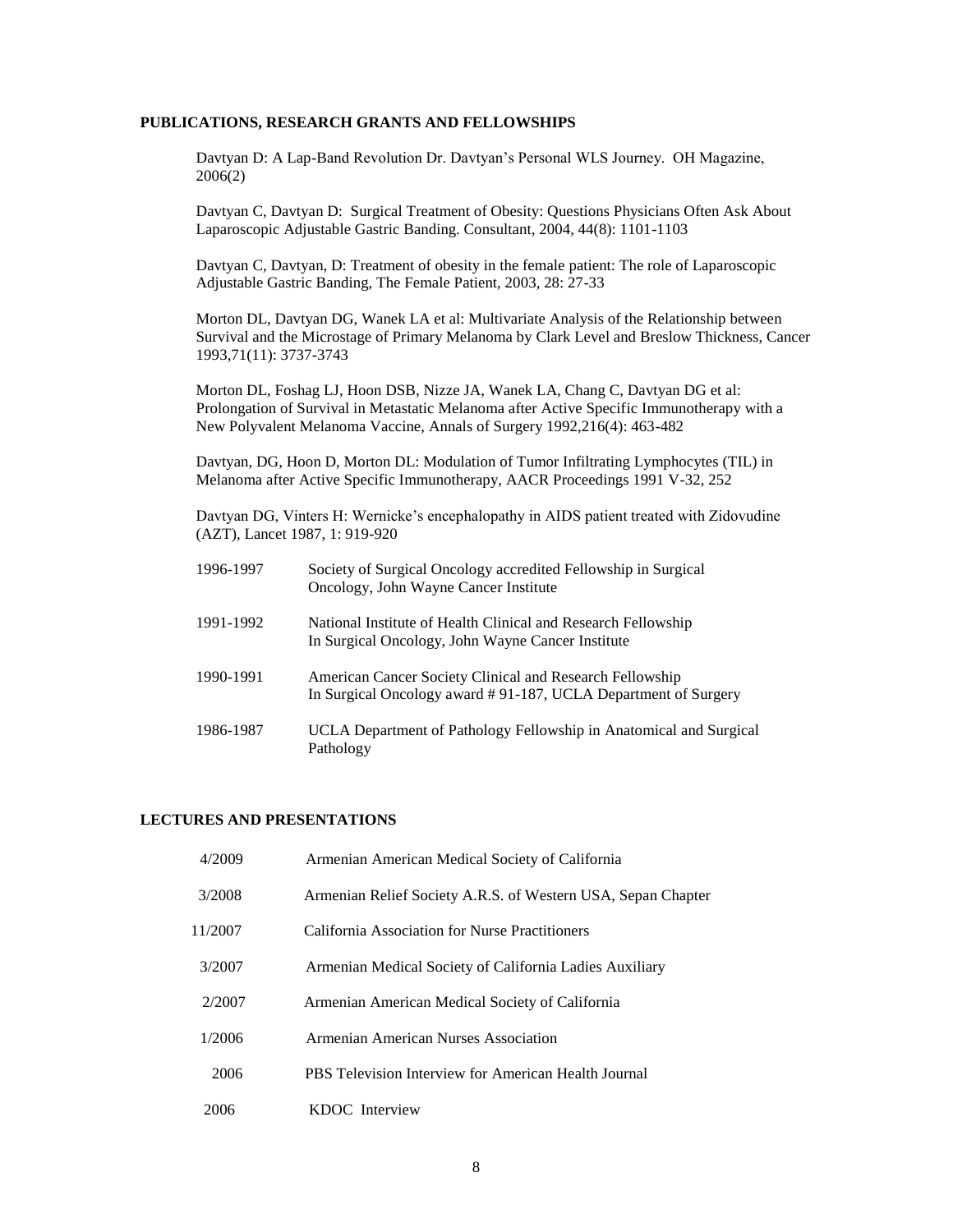| 2006      | TV Azteca America Interview                                                                                                                                                      |
|-----------|----------------------------------------------------------------------------------------------------------------------------------------------------------------------------------|
| 2006      | Obesity Help Interview, OH Magazine Issue 2                                                                                                                                      |
| 9/2003    | Obesity: Old problem, New Solutions: the Role of Laparoscopic<br>Adjsutable Gastric Banding", iris Cantor UCLA Women's Health<br>Center, UCLA                                    |
| 5/2003    | "Lap-Band System in the treatment of Obesity" Queen of Angels Hollywood<br>Presbyterian Medical Center Medical Staff Grand Rounds                                                |
| 2002-2003 | Television interviews on Russian and Armenian cable networks introducing<br>Lap-Band as a new method of obesity treatment                                                        |
| 10/2002   | "Lap-Band: A new tool against obesity", Russian American Medical<br>Association CME lecture                                                                                      |
| 9/2000    | "New Modalities in the Treatment of Liver Tumors: Cryoablation and<br>Radiofrequency Ablation", Medical University of Armenia and four teaching<br>hospitals in Yerevan, Armenia |
| 9/2000    | "Breast Cancer: Old Disease-New Solutions" Armenian International Women's<br>Association International Congress, Yerevan, Armenia                                                |
| 5/2000    | "Breast Cancer Update" educational lecture to Armenian General Benevolent<br>Union<br>in Los Angeles, funded by an American Cancer Society grant                                 |
| 1998-2000 | Weekly educational health program "Meet the doctor "on Armenian Cable<br>Television                                                                                              |
| 1998-2000 | Weekly educational health program "Hello Doctor" on Russian Cable<br>Television                                                                                                  |
| 9/1999    | "Breast Cancer Prevention" CME lecture for the Armenian American Medical<br>Society of Southern California                                                                       |
| 6/1999    | "Breast Cancer and the Media" International Conference of the International<br>Women's Media Foundation, Mangalia, Romania                                                       |
| 6/1999    | "Cancer and the Media" interview in "Unica" Romanian Women's Magazine                                                                                                            |
| 3/1999    | "Malignant Melanoma" funded by the makers of Interferon, Ritz Carlton,<br>Pasadena, CA                                                                                           |
| 1/1999    | "Breast Surgery Techniques and Instrumentation" CME lecture at Century City<br>Hospital, Los Angeles                                                                             |
| 1/1999    | "Liver Surgery: New Technologies and the Need for Continuous Education"<br>Queen of Angels Hollywood Presbyterian Medical Center CME lecture, Los<br>Angeles, CA                 |
| 4/1998    | "Advances in the Treatment of Breast Cancer" CME lecture for Family Practice<br>Physicians, Glendale Memorial Health Center, Glendale, CA                                        |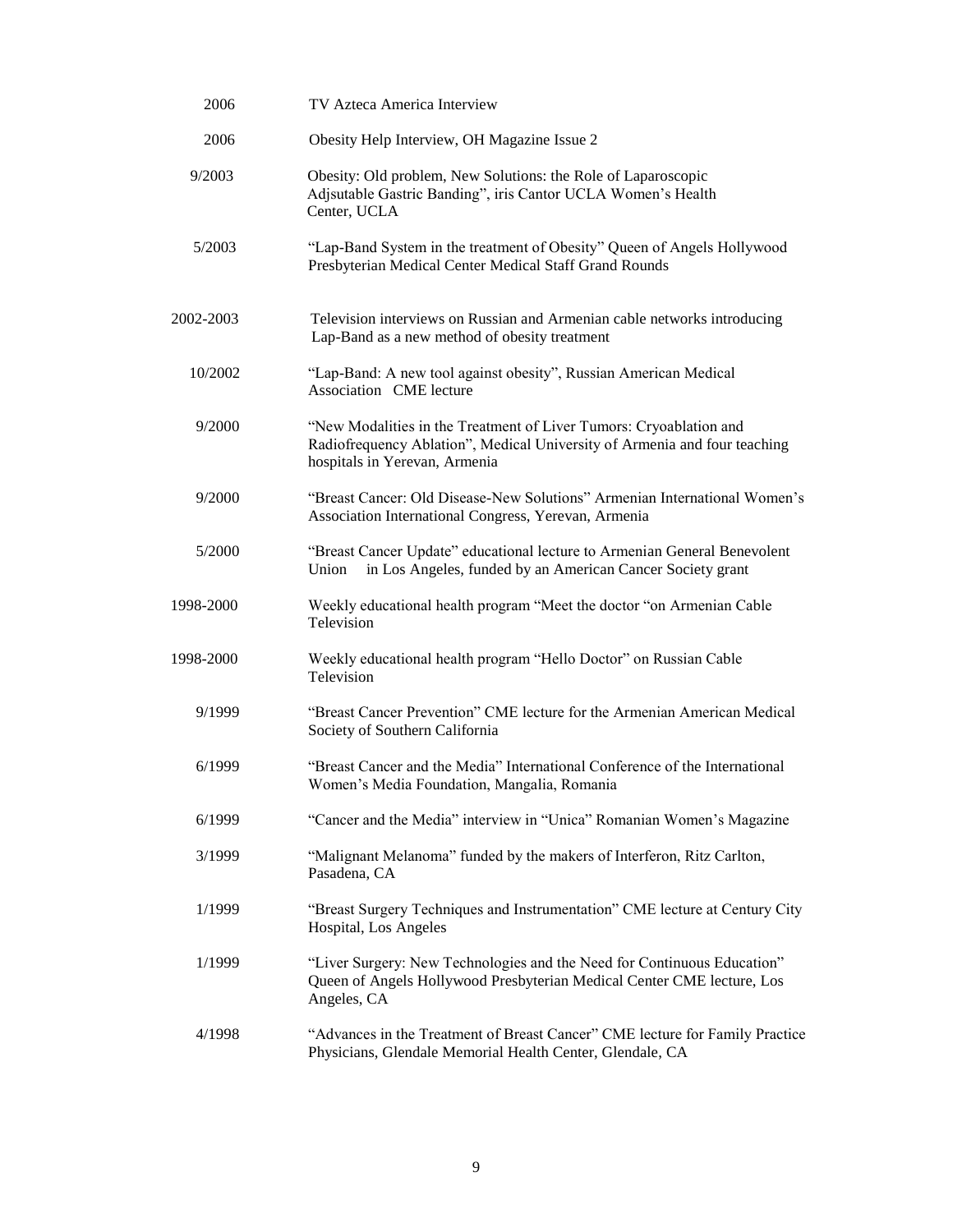| 3/1998  | "Screening and Early Diagnosis of Colon Cancer" Glendale Memorial Hospital<br>Community Outreach Program (televised on Armenian Cable Channel to<br>Glendale, Hollywood and Burbank, CA)                             |
|---------|----------------------------------------------------------------------------------------------------------------------------------------------------------------------------------------------------------------------|
| 3/1998  | "Screening, Diagnosis and Treatment of Breast Cancer" CME lecture Armenian<br>American Nurses Association, Los Angeles, CA                                                                                           |
| 1/1998  | "Early Detection and Treatment of Cancer" community lecture for the<br>Organization of Istanbul Armenians, Los Angeles, CA                                                                                           |
| 1/1998  | "Cryosurgery of Primary and Metastatic Tumors of the Liver" North Hollywood<br>Medical Center, Los Angeles, CA                                                                                                       |
| 11/1997 | "New Age Cancer Treatments" Well Street Journal, Glendale Memorial Health<br>Center, Glendale CA                                                                                                                     |
| 11/1997 | "Familial Polyposis Coli Syndrome" Glendale Memorial Hospital Tumor Board                                                                                                                                            |
| 9/1997  | "Treatment of Colon Cancer and Liver Metastasis" Queen of Angels Hollywood<br>Presbyterian Medical Center, Family Practice Department Grand Rounds                                                                   |
| 5/1996  | "Current Strategies in the Management of Malignant Melanoma "University of<br>Texas Houston Department of Surgery Grand Rounds                                                                                       |
| 4/1996  | "Diagnosis and Management of Pheochromocytoma" University of Texas<br>Houston Department of Surgery Pathophysiology Conference                                                                                       |
| 9/1995  | "Endocrine Tumors of the Pancreas" University of Texas Houston Department<br>of Surgery Pathophysiology Conference                                                                                                   |
| 10/1994 | "Pericardial Effusion in Children after Blunt and Penetrating Trauma"<br>University of Texas Houston Department of Surgery Pathophysiology<br>Conference                                                             |
| 5/1993  | "Strategies in Diagnosis and Management of Metastatic Tumors of Unknown<br>Primary" University of Texas Houston Department of Surgery Resident<br>Conference                                                         |
| 4/1993  | "Antibiotics in the Management of Foot Infections" University of Texas<br>Houston Department of Surgery Resident Conference                                                                                          |
| 3/1993  | "Diagnosis and Management of Metastatic Tumors of the Spine" University of<br>Texas Houston Department of Surgery Resident Conference                                                                                |
| 4/1992  | "Multivariate Analysis of the Relationship between Survival and the Microstage<br>of Primary Melanoma by Clark Level and Breslow Thickness" 74-th Annual<br>Meeting of the American Radium Society, Orlando, Florida |
| 5/1991  | "Modulation of Tumor Infiltrating Lymphocytes (TIL) in Melanoma after<br>Active Specific Immunotherapy" 82 <sup>nd</sup> Meeting of the American Association for<br><b>Cancer Research</b>                           |
| 5/1990  | "Benign and Malignant Diseases of the Breast" University of Texas Houston<br>Department of Surgery lecture part of the Medical School Curriculum                                                                     |
| 3/1987  | "Advances in Diagnosis and Treatment of TTP" UCLA Department of<br>Pathology, Resident Conference                                                                                                                    |